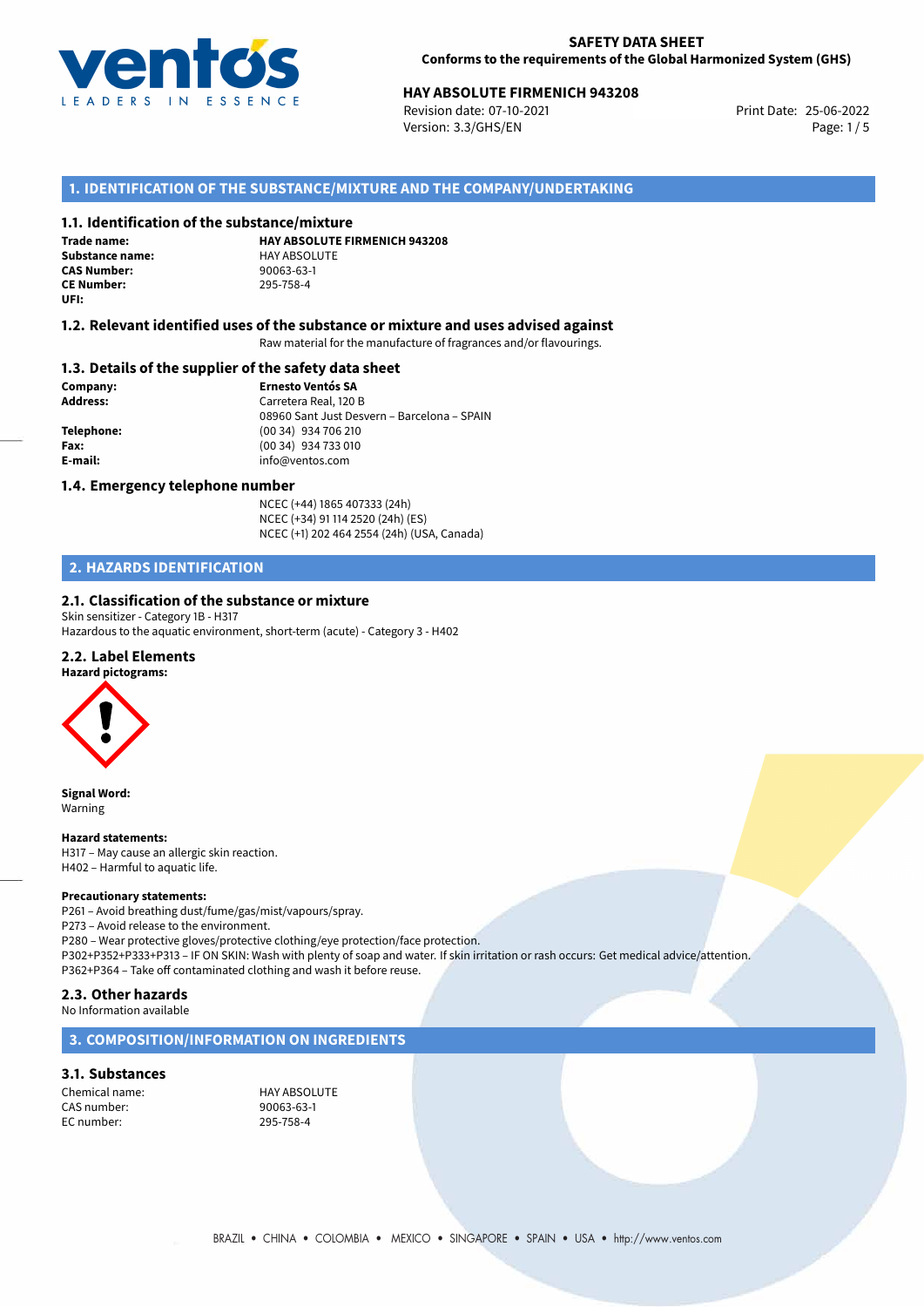

# **HAY ABSOLUTE FIRMENICH 943208**<br>
Revision date: 07-10-2021<br> **Print Date: 25-06-2022**

Revision date: 07-10-2021 Version: 3.3/GHS/EN Page: 2 / 5

#### **Hazardous constituents:**

| <b>Chemical Name</b> | % (w/w)        | <b>CAS No</b><br><b>EC No</b> | <b>Classification according to GHS</b>                                                                                                                                                                                                                                                                                       |
|----------------------|----------------|-------------------------------|------------------------------------------------------------------------------------------------------------------------------------------------------------------------------------------------------------------------------------------------------------------------------------------------------------------------------|
| <b>COUMARIN</b>      | $\geq$ 1; <10  | $91-64-5$<br>202-086-7        | Acute Toxicity - Category 4 (oral) - H302<br>Skin sensitizer - Category 1B - H317<br>Hazardous to the aquatic environment, short-term (acute) - Category 3 - H402<br>Hazardous to the aquatic environment, long-term (chronic) - Category 3 - H412                                                                           |
| <b>ETHANOL</b>       | $\geq$ 1; <10  | $64-17-5$<br>200-578-6        | Flammable Liquids - Category 2 - H225<br>Eye Irritant - Category 2A - H319                                                                                                                                                                                                                                                   |
| LINALOOL             | $>0.1$ ; <1    | 78-70-6<br>201-134-4          | Flammable Liquids - Category 4 - H227<br>Acute Toxicity - Category 5 (oral) - H303<br>Skin Irritant - Category 2 - H315<br>Eye Irritant - Category 2A - H319<br>Skin sensitizer - Category 1B - H317<br>Hazardous to the aquatic environment, short-term (acute) - Category 3 - H402                                         |
| <b>EUCALYPTOL</b>    | $>0.1$ ; $<$ 1 | 470-82-6<br>207-431-5         | Flammable Liquids - Category 3 - H226<br>Acute Toxicity - Category 5 (oral) - H303<br>Eye Irritant - Category 2B - H320<br>Skin sensitizer - Category 1B - H317<br>Hazardous to the aquatic environment, short-term (acute) - Category 3 - H402                                                                              |
| <b>LIMONENE</b>      | $>0.1$ ; <1    | 138-86-3<br>205-341-0         | Flammable Liquids - Category 3 - H226<br>Skin Irritant - Category 2 - H315<br>Skin sensitizer - Category 1B - H317<br>Aspiration hazard - Category 1 - H304<br>Hazardous to the aquatic environment, short-term (acute) - Category 1 - H400<br>Hazardous to the aquatic environment, long-term (chronic) - Category 3 - H412 |

[See the full text of the hazard statements in section 16.](#page-4-0)

#### **3.2. Mixtures**

Not applicable.

#### **4. FIRST-AID MEASURES**

#### **4.1. Description of necessary first aid measures**

| Ingestion:    | Rinse mouth with water.                                                                                               |
|---------------|-----------------------------------------------------------------------------------------------------------------------|
|               | Obtain medical advice.                                                                                                |
|               | Keep at rest. Do not induce vomiting.                                                                                 |
| Eye contact:  | In case of contact with eyes, rinse immediately with plenty of water for at least 15 minutes and seek medical advice. |
| Inhalation:   | Remove person to fresh air and keep at rest.                                                                          |
|               | Seek immediate medical advice.                                                                                        |
| Skin contact: | Take off immediately all contaminated clothing.                                                                       |
|               | Thoroughly wash affected skin with soap and water.                                                                    |
|               | Seek medical attention if symptoms persist.                                                                           |

#### **4.2. Most important symptoms and effects, both acute and delayed**

No information available.

# **4.3. Indication of any immediate medical attention and special treatment needed**

No information available.

# **5. FIRE-FIGHTING MEASURES**

# **5.1. Extinguishing Media**

Water spray, carbon dioxide, dry chemical powder or appropriate foam. For safety reasons do not use full water jet.

# **5.2. Special hazards arising from the substance or mixture**

Known or Anticipated Hazardous Products of Combustion: Emits toxic fumes under fire conditions.

### **5.3. Advice for firefighters**

High temperatures can lead to high pressures inside closed containers. Avoid inhalation of vapors that are created. Use appropriate respiratory protection. Do not allow spillage of fire to be poured into drains or watercourses. Wear self-contained breathing apparatus and protective clothing.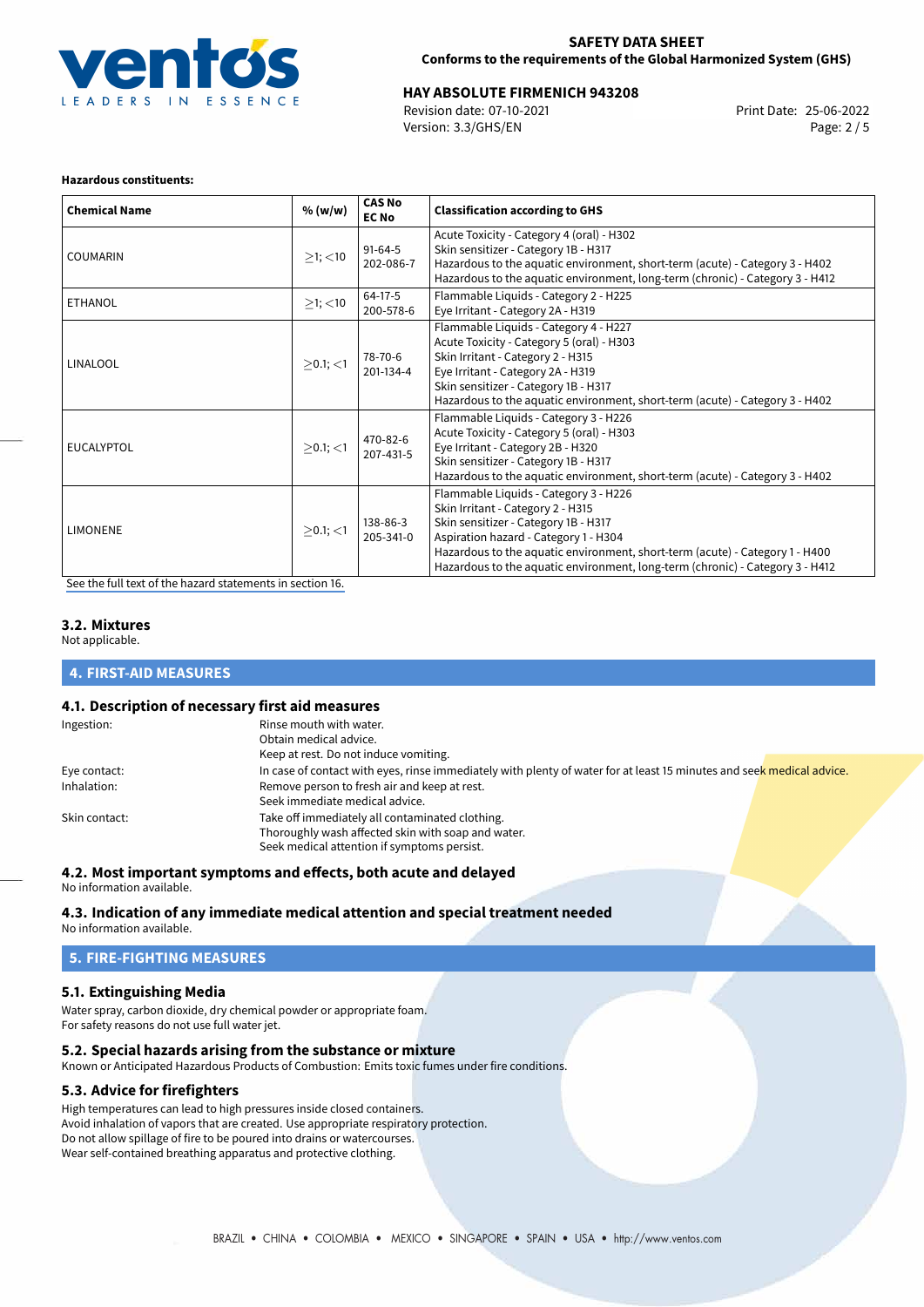

# **HAY ABSOLUTE FIRMENICH 943208**<br>
Revision date: 07-10-2021<br>
Print Date: 25-06-2022

Revision date: 07-10-2021 Version: 3.3/GHS/EN Page: 3 / 5

#### **6. ACCIDENTAL RELEASE MEASURES**

#### **6.1. Personal precautions, protective equipment and emergency procedures**

Evacuate surronding areas. Ensure adequate ventilation. Keep unnecessary and unprotected personnel from entering. Do not breathe vapor/spray. Avoid contact with skin and eyes. Information regarding personal protective measures: see section 8.

#### **6.2. Environmental precautions**

To avoid possible contamination of the environment, do not discharge into any drains, surface waters or groundwaters.

#### **6.3. Methods and materials for containment and cleaning up**

Cover with an inert, inorganic, non-combustible absorbent material (e.g. dry-lime, sand, soda ash). Place in covered containers using non-sparking tools and transport outdoors. Avoid open flames or sources of ignition (e.g. pilot lights on gas hot water heater). Ventilate area and wash spill site after material pickup is complete.

#### **6.4. Reference to other sections**

Information regarding exposure controls, personal protection and disposal considerations can be found in sections 8 and 13.

### **7. HANDLING AND STORAGE**

#### **7.1. Precautions for safe handling**

Do not store or handle this material near food or drinking water. Do not smoke. Avoid contact with the eyes, skin and clothing. Wear protective clothing and use glasses. Observe the rules of safety and hygiene at work. Keep in the original container or an alternative made from a compatible material.

# **7.2. Conditions for safe storage, including any incompatibilities**

Store in tightly closed and preferably full containers in a cool, dry and ventilated area, protected from light. Keep away from sources of ignition (e.g. hot surfaces, sparks, flame and static discharges). Keep away from incompatible materials (see section 10).

#### **7.3. Specific end use(s)**

No information available.

#### **8. EXPOSURE CONTROLS AND PERSONAL PROTECTION**

#### **8.1. Control parameters**

Components with occupational exposure limits: None known.

#### **8.2. Exposure controls**

Measures should be taken to prevent materials from being splashed into the body. Provide adequate ventilation, according to the conditions of use. Use a mechanical exhaust if required.

#### **8.3. Individual protection measures, such as personal protective equipment**

| Eye/Face protection:             | Chemical safety goggles are recommended. Wash contaminated goggles before reuse.                                                      |
|----------------------------------|---------------------------------------------------------------------------------------------------------------------------------------|
| Hand Protection:                 | Chemical-resistant gloves are recommended. Wash contaminated gloves before reuse.                                                     |
| Body protection:                 | Personal protective equipment for the body should be selected based on the task being performed and the risks<br>involved.            |
| <b>Respiratory Protection:</b>   | In case of insufficient ventilation, use suitable respiratory equipment.                                                              |
| Environmental exposure controls: | Emissions from ventilation or process equipment should be checked to ensure they comply with environmental<br>protection legislation. |
|                                  | In some cases, filters or engineering modifications to the process equipment will be necessary to reduce emissions to                 |
|                                  | acceptable levels.                                                                                                                    |

# **9. PHYSICAL AND CHEMICAL PROPERTIES**

#### **9.1. Information on basic physical and chemical properties**

| Appearance:                      | Liguio          |
|----------------------------------|-----------------|
| Colour:                          | Confo           |
| Odour:                           | Confo           |
| Odour theshold:                  | Not d           |
| pH:                              | Not d           |
| Melting point/freezing point:    | Not d           |
| Boling point/boiling range (°C): | Not d           |
| Flash point:                     | $101^{\circ}$ C |
| Evaporation rate:                | Not d           |
|                                  |                 |

Liquid/solid Conforms to standard Conforms to standard Not determined Not determined Not determined Not determined Not determined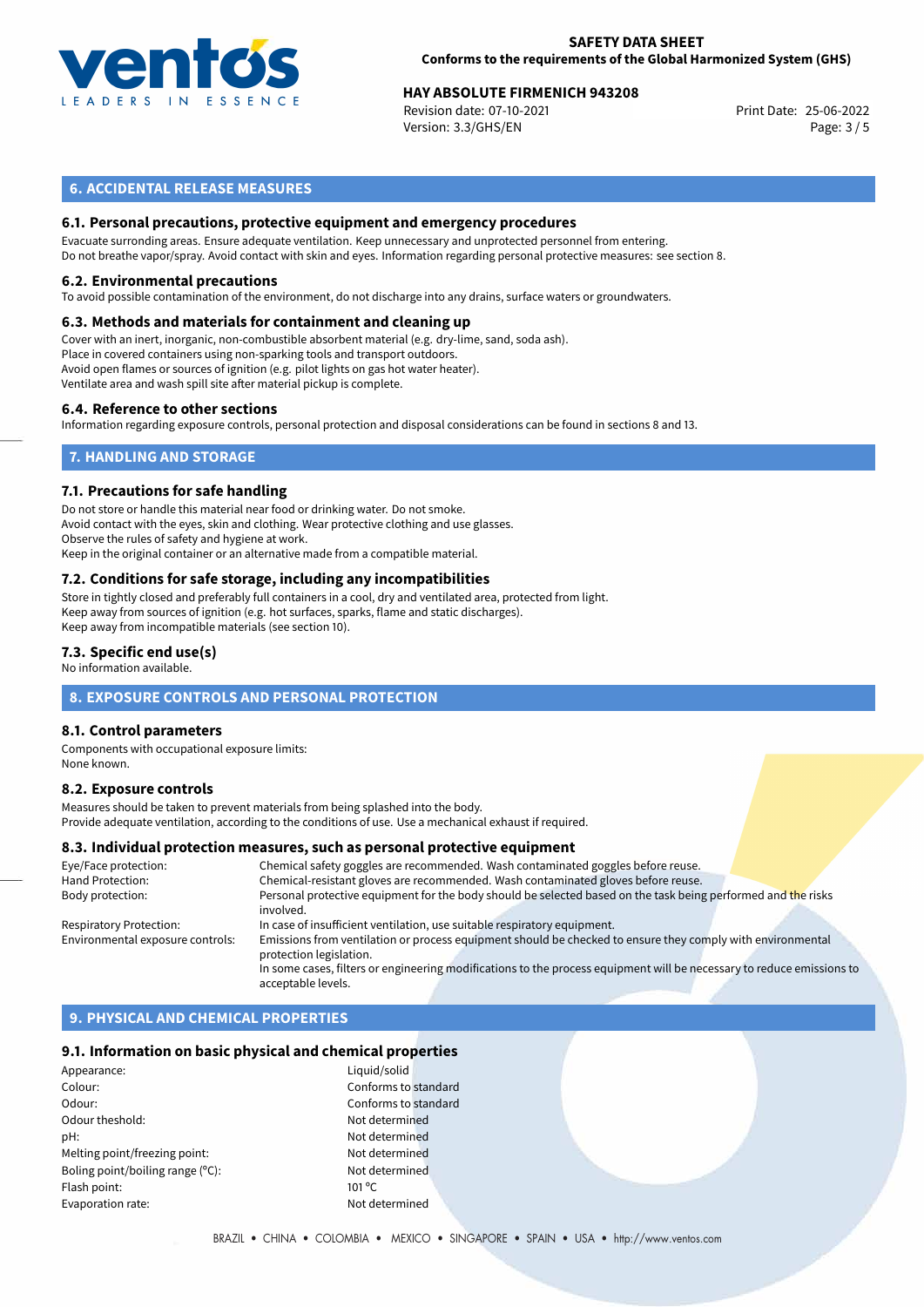

# **HAY ABSOLUTE FIRMENICH 943208**<br>
Revision date: 07-10-2021<br> **Print Date: 25-06-2022**

Revision date: 07-10-2021 Version: 3.3/GHS/EN Page: 4 / 5

| Flammability:                          | Not determined        |
|----------------------------------------|-----------------------|
| Lower flammability/Explosive limit:    | Not determined        |
| Upper flammability/Explosive limit:    | Not determined        |
| Vapour pressure:                       | Not determined        |
| Vapour Density:                        | Not determined        |
| Density:                               | Not determined        |
| Relative density:                      | Not determined        |
| Water solubility:                      | <b>INSOLUBLE IN W</b> |
| Solubility in other solvents:          | SOLUBLE IN ETH        |
| Partition coefficient n-octanol/water: | Not determined        |
| Auto-ignition temperature:             | Not determined        |
| Decomposition temperature:             | Not determined        |
| Viscosity, dynamic:                    | Not determined        |
| Viscosity, kinematic:                  | Not determined        |
| Explosive properties:                  | Not determined        |
| Oxidising properties:                  | <b>NONE EXPECTED</b>  |

Not determined Not determined Not determined Not determined Not determined Not determined Not determined **INSOLUBLE IN WATER** SOLUBLE IN ETHANOL Not determined Not determined Not determined Not determined Not determined Explosive properties: Not determined

### **10. STABILITY AND REACTIVITY**

#### **10.1. Reactivity**

No hazardous reactions if stored and handled as prescribed/indicated.

#### **10.2. Chemical stability**

The product is stable if stored and handled as prescribed/indicated.

#### **10.3. Possibility of hazardous reactions**

No hazardous reactions if stored and handled as prescribed/indicated.

#### **10.4. Conditions to Avoid**

Conditions to Avoid: Excessive heat, flame or other ignition sources.

#### **10.5. Incompatible materials**

Avoid contact with strong acids and bases and oxidizing agents.

#### **10.6. Hazardous decomposition products**

During combustion may form carbon monoxide and unidentified organic compounds.

### **11. TOXICOLOGICAL INFORMATION**

| <b>Acute toxicity</b>             | Based on the data available, the criteria for classification are not met. |  |
|-----------------------------------|---------------------------------------------------------------------------|--|
| <b>Skin corrosion/irritation</b>  | Based on the data available, the criteria for classification are not met. |  |
| Serious eye damage/irritation     | Based on the data available, the criteria for classification are not met. |  |
| Respiratory or skin sensitisation | May cause an allergic skin reaction.                                      |  |
| <b>Germ cell mutagenicity</b>     | Based on the data available, the criteria for classification are not met. |  |
| Carcinogenicity                   | Based on the data available, the criteria for classification are not met. |  |
| <b>Reproductive toxicity</b>      | Based on the data available, the criteria for classification are not met. |  |
| <b>STOT-single exposure</b>       | Based on the data available, the criteria for classification are not met. |  |
| <b>STOT-repeated exposure</b>     | Based on the data available, the criteria for classification are not met. |  |
| <b>Aspiration hazard</b>          | Based on the data available, the criteria for classification are not met. |  |

#### **12. ECOLOGICAL INFORMATION**

#### **12.1. Toxicity**

**Assessment:** Harmful to aquatic life. **Experimental/calculated data:** No information available.

#### **12.2. Degradability** No information available.

**12.3. Bioaccumulative potential**

No information available.